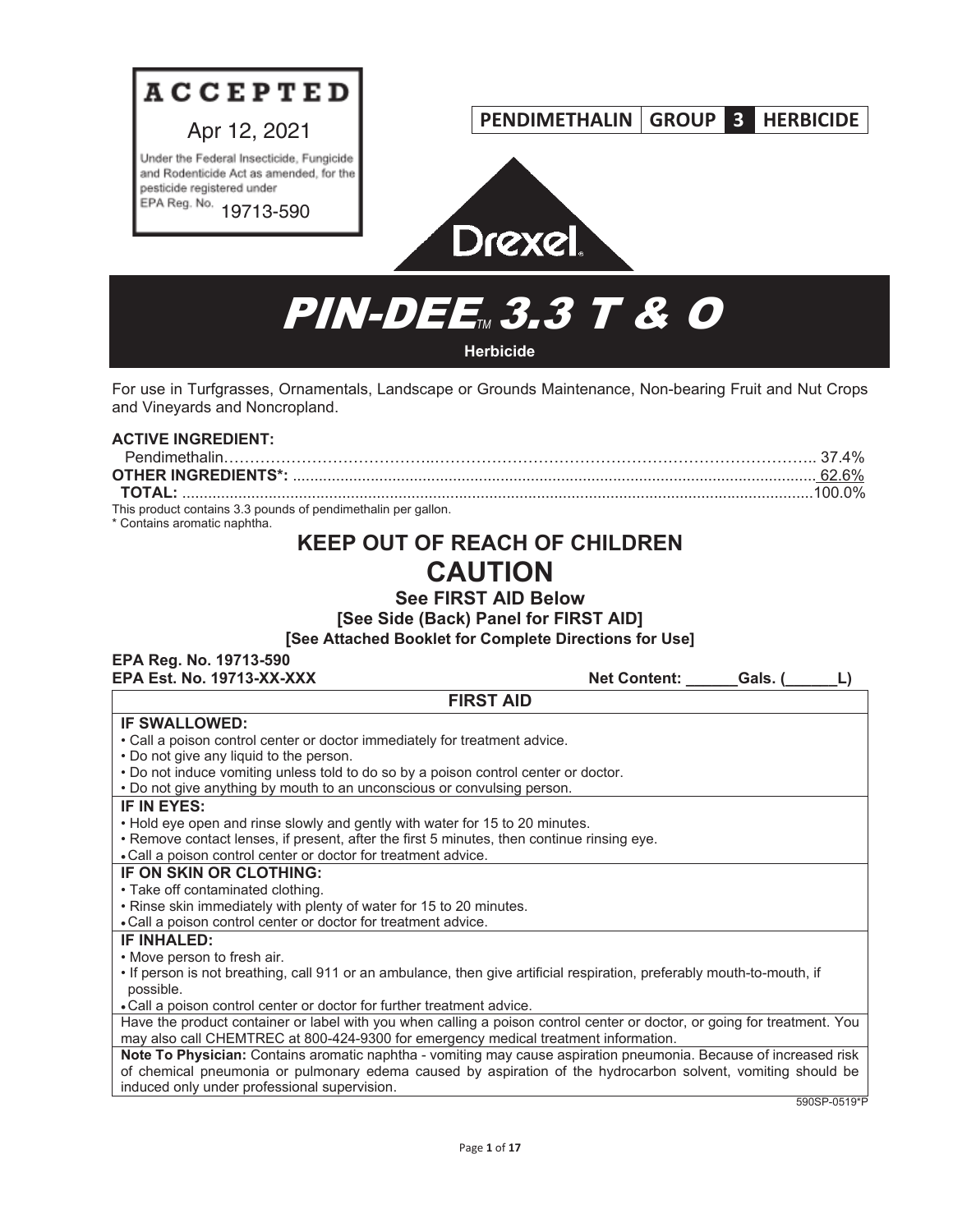# **PRECAUTIONARY STATEMENTS Hazards To Humans And Domestic Animals**

**CAUTION:** Harmful if swallowed or absorbed through the skin. Causes moderate eye irritation. Avoid contact with skin, eyes or clothing.

**PERSONAL PROTECTIVE EQUIPMENT (PPE): NON-WPS USES:**

**Applicators and other handlers (except Mixers/Loaders) who handle this pesticide for any use not covered by the Worker Protection Standard (WPS), 40 CFR Part 170 C in general, only agricultural** 

**plant uses are covered by the WPS - must wear:** Long-sleeved shirt and long pants, chemical-resistant gloves such as nitrile rubber  $\geq 8$  mils, shoes plus socks.

**Mixers and Loaders must wear:** Long-sleeved shirt and long pants, or coveralls, chemical-resistant gloves such as barrier laminate, butyl rubber  $\geq 14$  mils, neoprene rubber  $\geq 14$  mils or viton  $\geq 14$  mils, shoes plus socks.

# **WPS USES:**

**Applicators and other handlers who handle this pesticide for any use covered by the WPS, 40 CFR part 170 - in general, agricultural-plant uses are covered - must wear:** Long-sleeved shirt and long pants, chemical-resistant gloves such as barrier laminate, butyl rubber  $\geq 14$  mils, neoprene rubber  $\geq 14$  mils, or viton  $\geq$  14 mils, shoes plus socks.

Follow manufacturer's instructions for cleaning/maintaining PPE. If no such instructions for washables exist, use detergent and hot water. Keep and wash PPE separately from other laundry.

# **USER SAFETY RECOMMENDATIONS**

**Users should:** 1) Wash hands before eating, drinking, chewing gum, using tobacco or using the toilet. 2) Remove clothing/PPE immediately if pesticide gets inside. Then wash thoroughly and put on clean clothing. 3) Remove PPE immediately after handling this product. Wash the outside of gloves before removing. As soon as possible, wash thoroughly and change into clean clothing.

# **ENVIRONMENTAL HAZARDS**

This product is toxic to fish. Do not apply directly to water or to areas where surface water is present or to intertidal areas below the mean high water mark. Drift or runoff from treated areas may be hazardous to aquatic organisms in adjacent aquatic sites. Do not contaminate water when disposing of equipment washwater or rinsate.

# **NON-TARGET ORGANISM ADVISORY STATEMENT**

This product is toxic to plants and may adversely impact forage and habitat of non-target organisms, including pollinators, in areas adjacent to the treated site. Protect the forage and habitat of non-target organisms by following label directions intended to minimize spray drift.

# **INFORMATION AND USE PRECAUTIONS**

Apply PIN-DEE 3.3 T & O only as specified on this label.

This product is formulated as an emulsifiable concentrate containing 3.3 pounds of active Pendimethalin per gallon. This product is a selective soil applied herbicide for pre-emergence control of most annual grasses and certain broadleaf weeds as they germinate, in any Turfgrass sites (lawns, sod, turf areas) such as grounds or lawns around residential and commercial establishments, airports, athletic fields, cemeteries, golf courses, houses of worship, military and other institutions, multifamily dwellings, parks, picnic grounds, prairiegrass areas, roadsides, schools, and sod farms. This product can also be used in and around field, liner, and container grown ornamental nurseries; established landscape ornamentals and ornamental gardens; listed groundcovers; nonbearing fruit and nut trees; conifers and hardwood seedling nurseries; and for tree plantation site preparation and maintenance. Also, this product can be applied for general grounds maintenance around areas such as alleyways, bike and jogging paths, buildings, driveways and roadsides, markers and fence lines, mulch beds, parking lots, stone gardens and gravel yards, vacant lots and other similar areas. It may be used under asphalt or concrete treatments as part of a site preparation program. This product is also used for pre-emergence control of most annual grasses and certain broadleaf weeds as they germinate in any noncropland area such as bridge abutments and approaches, delineators, fence rows, highway guardrails, highway and pipeline rightsof-way, paved or gravel surfaces, petroleum tank farms, pumping installations, railroad, sign posts, storage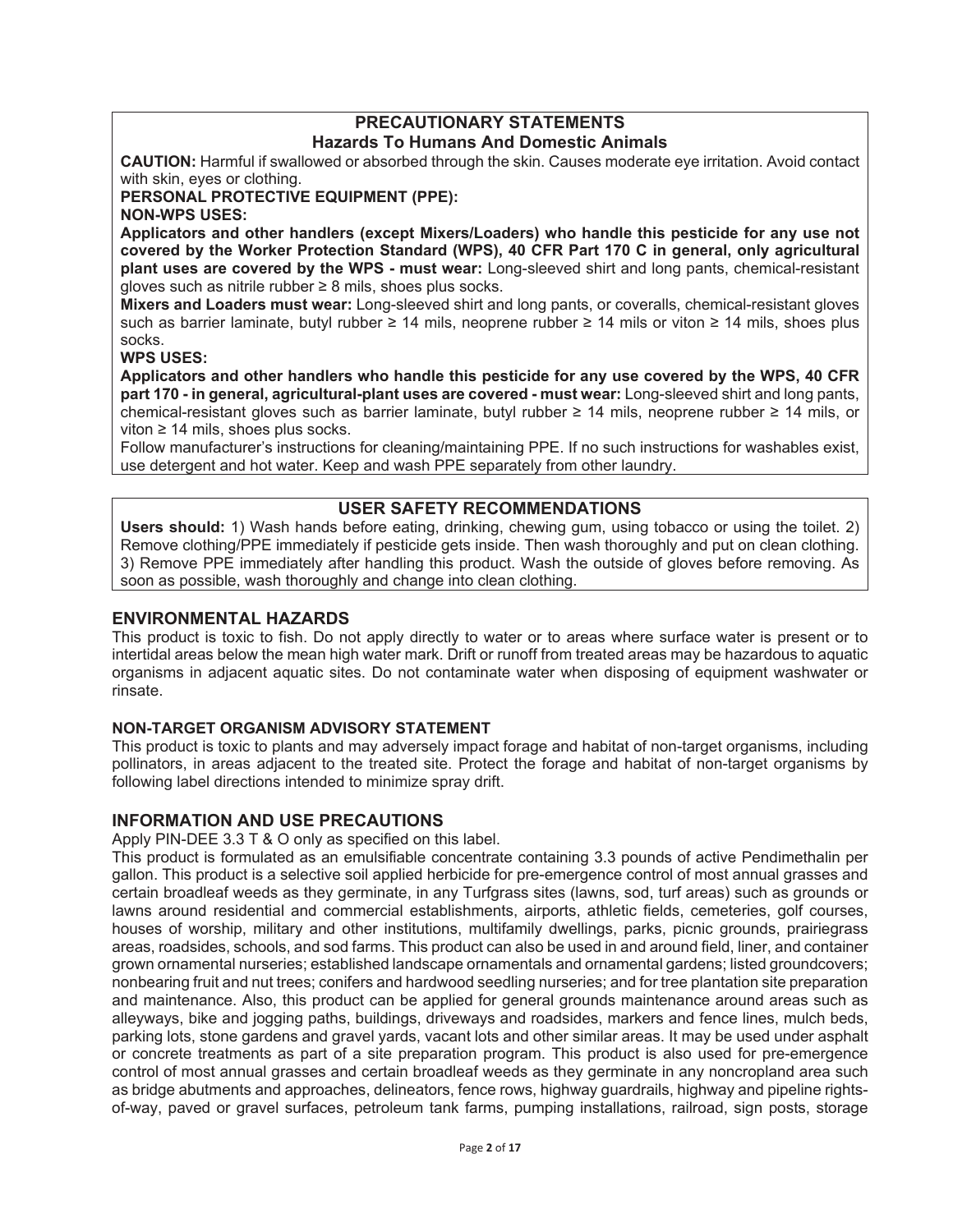areas, utility, utility substations, and windbreaks and shelterbelts; and other similar areas where weed control is desired.

This product will not control established weeds. Established weeds should be controlled before applying this product or by using this product in conjunction with an appropriate post-emergence herbicide. Unusually cold, excessively wet, or hot and dry conditions that delay germination or extend germination over a long period of time can reduce weed control.

One-half inch of rainfall or its equivalent in sprinkler irrigation following application of this product or tank mix combinations of this product improves weed control. Erratic weed control may result in the absence of rainfall or irrigation within 30 days of application of this product.

Follow label directions of this product or tank mix combinations of this product carefully to avoid crop injury. Over-application can result in crop stand loss, crop injury, or excessive soil residues. Uneven application, improper soil incorporation, or soil incorporation deeper than what is directed can decrease weed control and/or cause crop injury. Seedling diseases, cold weather, excessive moisture, shallow or deep planting, low or high soil pH, high soil salt concentration, or drought can weaken seedlings and plants and increase the possibility of crop damage and/or reduce crop yields from this product.

This product may cause temporary discoloration of sprayed surfaces. Rinse immediately to avoid staining. Spray colorants or dyes can be added to alter the color of the spray solution to match the treated surfaces.

**Uses with Other Products (Tank Mixes):** When tank mixing this product with other herbicides, all applicable directions, restrictions, and precautions for the additional herbicides must be followed. Use the most restrictive limitations stated on the product labels. Before initiating full tank mix application, the physical compatibility of the proposed mixture should be evaluated on a small scale of recommended spray mixture concentrations. Also, such mixtures should be evaluated for vegetation control before expanding commercial use.

# **WEED RESISTANCE MANAGEMENT**

# **PENDIMETHALIN GROUP 3 HERBICIDE**

For resistance management, this product is a Group 3 mode of action herbicide. Any weed population may contain or develop plants naturally resistant to this product and other Group 3 mode of action herbicides. The resistant biotypes may dominate the weed population if these herbicides are used repeatedly in the same field. Appropriate resistance management strategies should be followed.

To delay herbicide resistance, take one or more of the following steps:

- Rotate the use of this product or other Group 3 herbicides within a growing season sequence or among growing seasons with different herbicide groups that control the same weeds in a field.
- Use tank mixtures with herbicides from a different group if such use is permitted; where information on resistance in target weed species is available, use the less resistance-prone partner at a rate that will control the target weed(s) equally as well as the more resistance-prone partner. Consult your local extension service or certified crop advisor if you are unsure as to which active ingredient is currently less prone to resistance.
- Adopt an integrated weed-management program for herbicide use that includes scouting and uses historical information related to herbicide use and crop rotation, and that considers tillage (or other mechanical control methods), cultural ( e.g., higher crop seeding rates; precision fertilizer application method and timing to favor the crop and not the weeds), biological (weed-competitive crops or varieties) and other management practices.
- Scout after herbicide application to monitor weed populations for early signs of resistance development. Indicators of possible herbicide resistance include: (1) failure to control a weed species normally controlled by the herbicide at the dose applied, especially if control is achieved on adjacent weeds; (2) a spreading patch of non-controlled plants of a particular weed species; (3) surviving plants mixed with controlled individuals of the same species. If resistance is suspected, prevent weed seed production in the affected area by an alternative herbicide from a different group or by a mechanical method such as hoeing or tillage. Prevent movement of resistant weed seeds to other fields by cleaning harvesting and tillage equipment when moving between fields, and planting clean seed.
- If a weed pest population continues to progress after treatment with this product, discontinue use of this product, and switch to another management strategy or herbicide with a different mode of action, if available.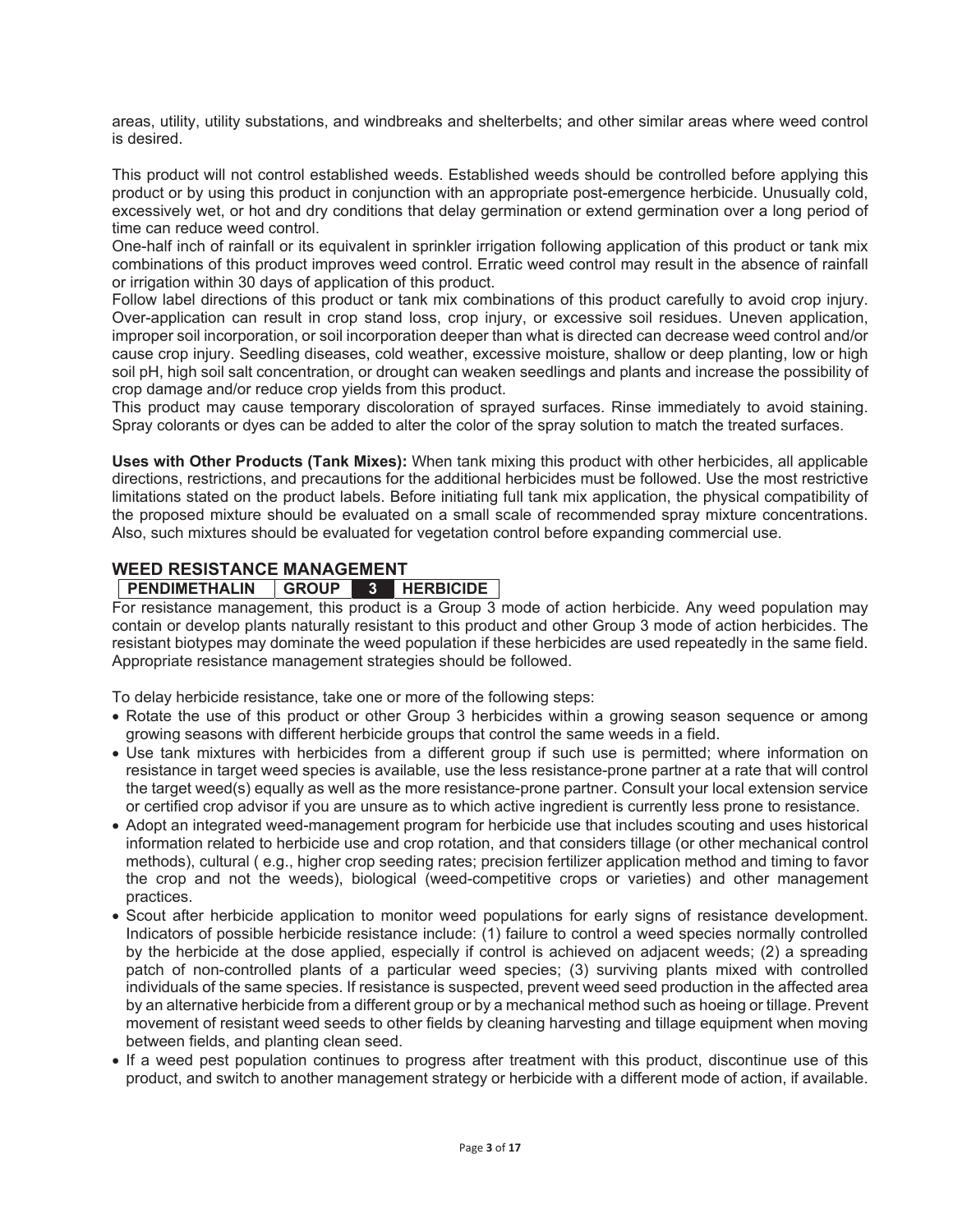- Contact your local extension specialist or certified crop advisors for additional pesticide resistancemanagement and/or integrated weed-management recommendations for specific crops and weed biotypes.
- For further information or to report suspected resistance, contact Drexel Chemical Company representatives at (901) 774-4370.

## DIRECTIONS FOR USE

It is a violation of Federal law to use this product in a manner inconsistent with its labeling.

Do not apply this product in a way that will contact workers or other persons, either directly or through drift. Only protected handlers may be in the area during application. For any requirements specific to your State or Tribe, consult the agency responsible for pesticide regulation.

DO NOT apply this product through any type of irrigation system.

DO NOT apply this product in greenhouses, shadehouses or other enclosed structures.

Drexel Chemical Company does not recommend or authorize the use of this product in manufacturing, processing or preparing custom blends with other products for application to Turf or Ornamentals.

Observe all use precautions and limitations in this label and the labels of products used in combinations with this product. The use of this product not consistent with this label can result in injury to crops, or may result in poor weed control.

## **AGRICULTURAL USE REQUIREMENTS**

Use this product only in accordance with its labeling and with the Worker Protection Standard (WPS), 40 CFR Part 170. This standard contains requirements for the protection of agricultural workers on farms, forests, nurseries, greenhouses and handlers of agricultural pesticides. It contains requirements for training, decontamination, notification and emergency assistance. It also contains specific instructions and exceptions pertaining to the statements on this label about personal protective equipment (PPE) and restricted entry interval (REI). The requirements in this box only apply to uses of this product that are covered by the WPS. Do not enter or allow worker entry into treated areas during the REI of 24 hours.

PPE required for early entry to treated areas that is permitted under the WPS and that involves contact with anything that has been treated, such as plants, soil or water is: **:** Long-sleeved shirt and long pants, chemicalresistant gloves such as barrier laminate, butyl rubber  $\geq 14$  mils, neoprene rubber  $\geq 14$  mils or viton  $\geq 14$  mils and shoes plus socks.

# **NON-AGRICULTURAL USE REQUIREMENTS**

The requirements in this box apply to uses of this product that are not within the scope of the WPS for agricultural pesticides (40 CFR Part 170). The WPS applies when this product is used to produce agricultural plants on farms, forests, nurseries or greenhouses. Do not enter or allow others to enter the treated area until sprays have dried.

# **MIXING INSTRUCTIONS**

**Ground Driven Sprayer:**

- 1. Fill tank one-half to three-quarters full with clean water.
- 2. Add this product to the partially filled tank while agitating and then fill the remainder of the tank with water.
- 3. Maintain continuous agitation while adding this product and until spraying is completed. If the spray mixture is allowed to settle for any period of time, thorough agitation is essential before spraying is resumed. Continue agitation while spraying.
- 4. If this product is to be used in tank mixtures with other registered herbicides, then follow directions on the labels of those products which recommend tank mixing.

# **Backpack Sprayer:**

- 1. Begin with a clean spray tank.
- 2. Fill the spray tank one-half full with clean water and add the required amount of this product to the sprayer.
- 3. Cap sprayer and agitate to ensure mixing.
- 4. Uncap sprayer and finish filling tank to desired level.
- 5. Cap sprayer and agitate once again.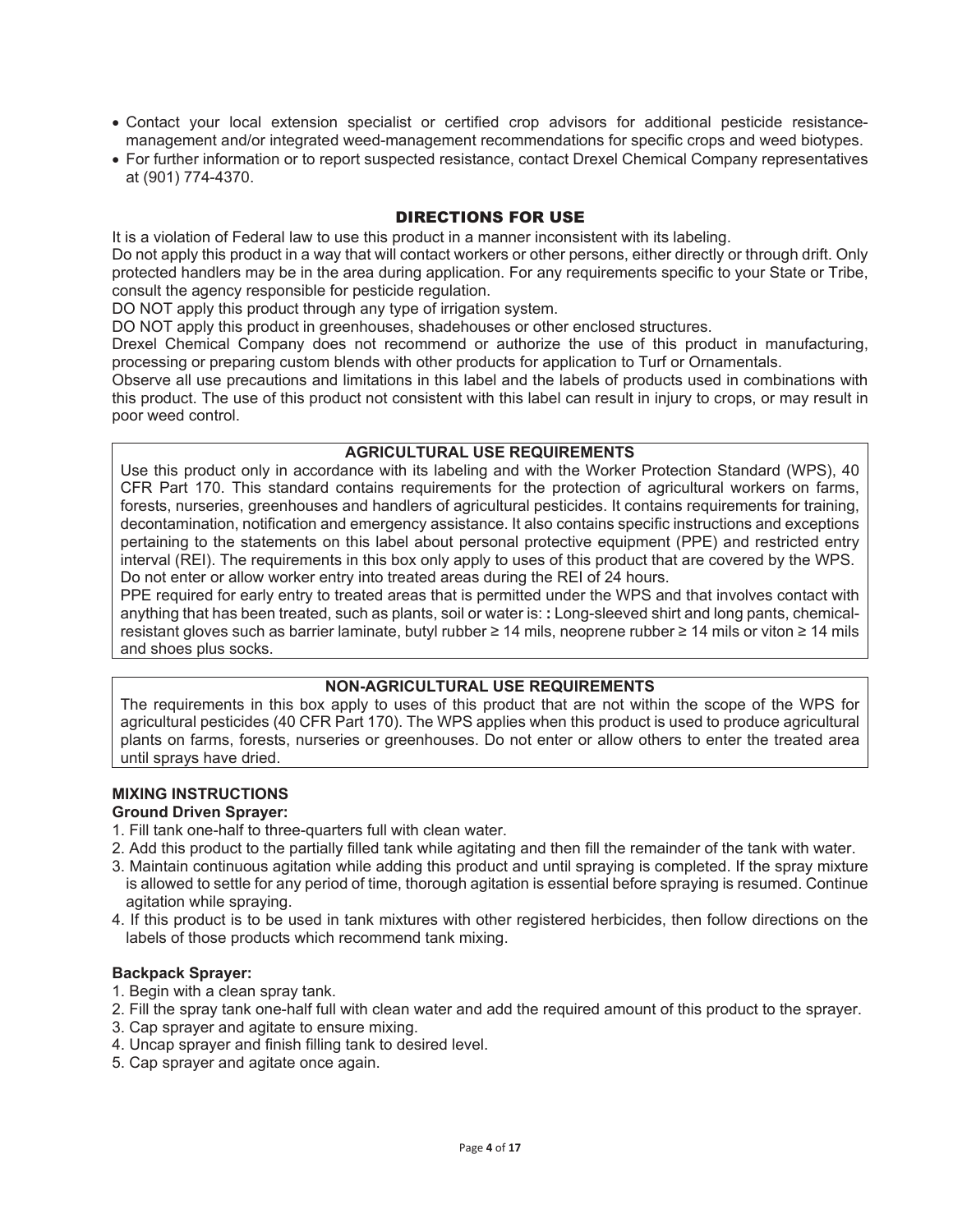During application it is desirable to agitate the mixture on occasion to ensure mixing. If the spray mixture is allowed to settle for any period of time, thorough agitation is essential before spraying is resumed.

**Liquid Fertilizers:** Small quantities should always be tested using a simple jar test. Prior to mixing, add the required amount of this product to half filled spray tank while agitating then add the fertilizer product. Complete filling spray tank to desired level.

**Dry Bulk Fertilizers:** This product may be impregnated on dry bulk fertilizers. This product/Dry Bulk Fertilizer mixtures will provide weed control equal to that provided by the same rates of this product applied in water, when applied as directed.

## **SPRAYING INSTRUCTIONS**

Apply with properly calibrated ground equipment in at least 40 gallons of water per acre to provide uniform spray distribution. Low pressure (i.e. 20 to 40 psi) sprayers are recommended. Maintain continuous agitation during spraying with good mechanical or bypass agitation. Check sprayer routinely for proper calibration. Avoid overlaps that will increase rates above those recommended. Avoid application when winds may cause drift. Avoid unintentional contact of spray solution with driveways, stone, wood or other porous surfaces. Rinse immediately to avoid staining.

# **SPRAY DRIFT**

- **Aerial Applications**: • Do not release spray at a height greater than 10 ft above the crop canopy, unless a greater application height is necessary for pilot safety.
- Applicators are required to use a medium or coarser droplet size (ASABE S572.1).
- Do not apply when wind speeds exceed 15 mph at the application site. If the wind speed is greater than 10 mph, the boom length must not exceed 65% of the wingspan for fixed wing aircraft or 75% of the rotor diameter for helicopters. Otherwise, the boom length must not exceed 75% of the wingspan for fixed wing aircraft or 90% of the rotor diameter for helicopters.
- Applicators must use one-half swath displacement upwind at the downwind edge of the field.
- Nozzles must be oriented so the spray is directed toward the back of the aircraft.
- Do not apply during temperature inversions."

#### **Ground Boom Applications:**

- Applicators must only apply with the nozzle height recommended by the manufacturer, but no more than 3 feet above the ground or crop canopy.
- Applicators are required to use a medium or coarser droplet size (ASABE S572.1).
- Do not apply when wind speeds exceed 15 miles per hour at the application site.
- Do not apply during temperature inversions.

#### **Boom-less Ground Applications:**

- Applicators are required to use a medium or coarser droplet size (ASABE S572.1) for all applications.
- Do not apply when wind speeds exceed 15 miles per hour at the application site.
- Do not apply during temperature inversions.

# **SPRAY DRIFT ADVISORIES**

THE APPLICATOR IS RESPONSIBLE FOR AVOIDING OFF-SITE SPRAY DRIFT. BE AWARE OF NEARBY NON-TARGET SITES AND ENVIRONMENTAL CONDITIONS.

#### **Boom-less Ground Applications**

Setting nozzles at the lowest effective height will help to reduce the potential for spray drift.

#### **Handheld Technology Applications**

Take precautions to minimize spray drift.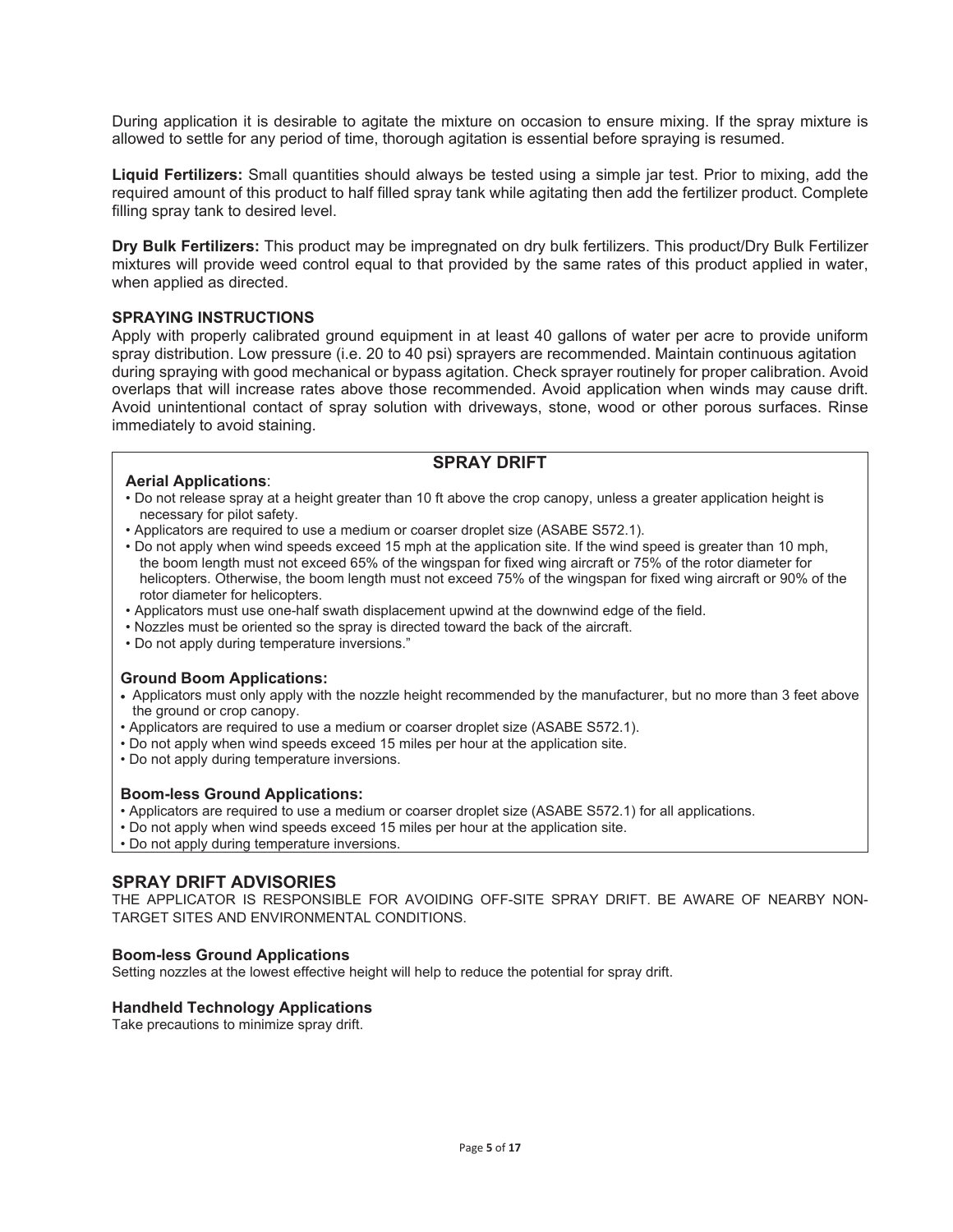#### **IMPORTANCE OF DROPLET SIZE**

An effective way to reduce spray drift is to apply large droplets. Use the largest droplets that provide target pest control. While applying larger droplets will reduce spray drift, the potential for drift will be greater if applications are made improperly or under unfavorable environmental conditions.

#### **Controlling Droplet Size – Aircraft**

Adjust Nozzles - Follow nozzle manufacturer's recommendations for setting up nozzles. Generally, to reduce fine droplets, nozzles should be oriented parallel with the airflow in flight.

#### **Controlling Droplet Size – Ground Boom**

- Volume Increasing the spray volume so that larger droplets are produced will reduce spray drift. Use the highest practical spray volume for the application. If a greater spray volume is needed, consider using a nozzle with a higher flow rate.
- Pressure Use the lowest spray pressure recommended for the nozzle to produce the target spray volume and droplet size.
- Spray Nozzle Use a spray nozzle that is designed for the intended application. Consider using nozzles designed to reduce drift.

#### **BOOM HEIGHT – Ground Boom**

For ground equipment, the boom should remain level with the crop and have minimal bounce.

#### **RELEASE HEIGHT - Aircraft**

Higher release heights increase the potential for spray drift.

#### **SHIELDED SPRAYERS**

Shielding the boom or individual nozzles can reduce spray drift. Consider using shielded sprayers. Verify that the shields are not interfering with the uniform deposition of the spray on the target area.

#### **TEMPERATURE AND HUMIDITY**

When making applications in hot and dry conditions, use larger droplets to reduce effects of evaporation.

#### **TEMPERATURE INVERSIONS**

Drift potential is high during a temperature inversion. Temperature inversions are characterized by increasing temperature with altitude and are common on nights with limited cloud cover and light to no wind. The presence of an inversion can be indicated by ground fog or by the movement of smoke from a ground source or an aircraft smoke generator. Smoke that layers and moves laterally in a concentrated cloud (under low wind conditions) indicates an inversion, while smoke that moves upward and rapidly dissipates indicates good vertical air mixing. Avoid applications during temperature inversions.

#### **WIND**

Drift potential generally increases with wind speed. AVOID APPLICATIONS DURING GUSTY WIND CONDITIONS.

Applicators need to be familiar with local wind patterns and terrain that could affect spray drift."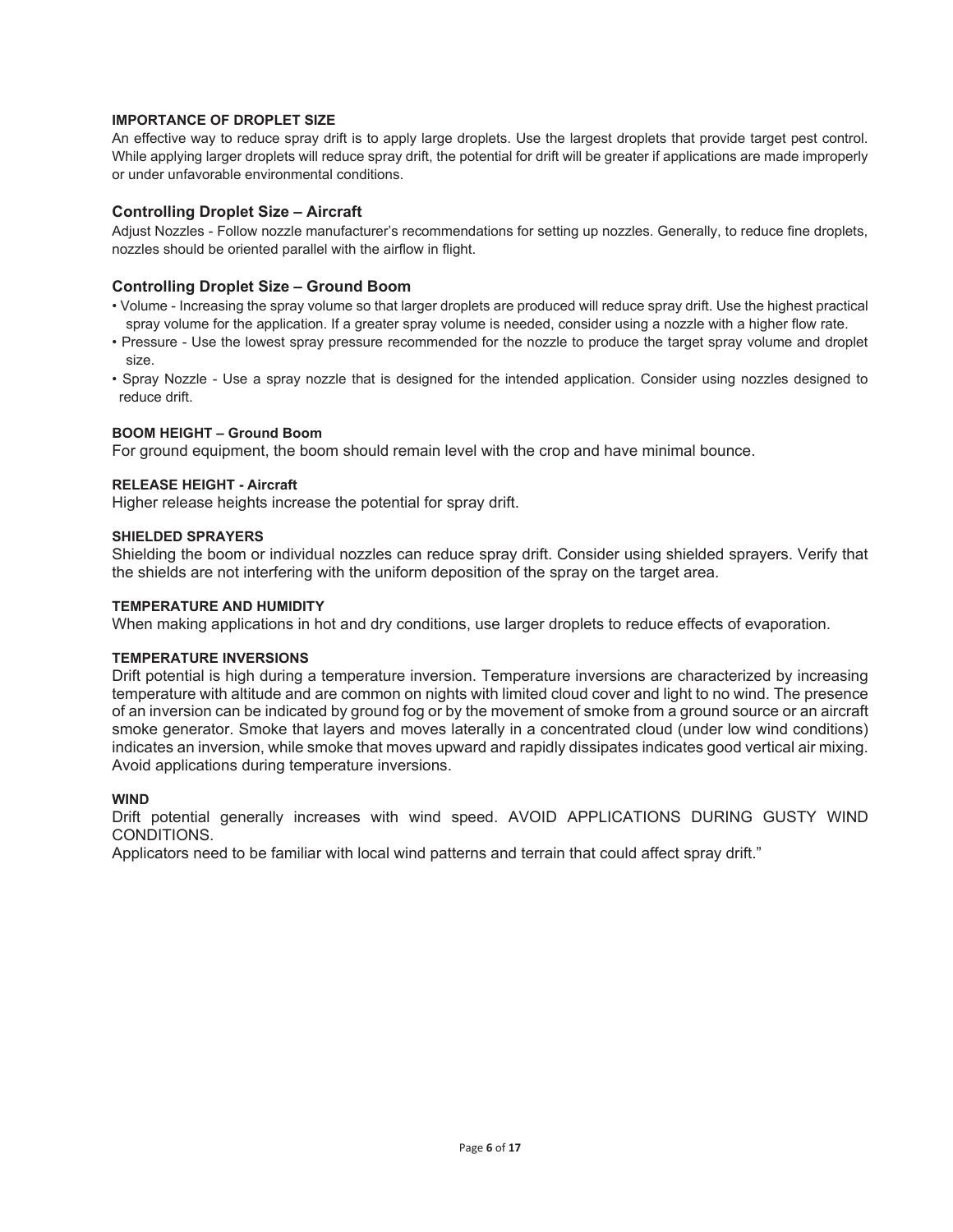# TURFGRASSES

|                                                                                          |                                                                                                                                                                                                                                                                                                                                                                                                                                  |                   | <b>RATES OF THIS PRODUCT</b> |
|------------------------------------------------------------------------------------------|----------------------------------------------------------------------------------------------------------------------------------------------------------------------------------------------------------------------------------------------------------------------------------------------------------------------------------------------------------------------------------------------------------------------------------|-------------------|------------------------------|
| <b>TYPES OF</b>                                                                          | <b>WEEDS CONTROLLED</b>                                                                                                                                                                                                                                                                                                                                                                                                          | <b>Pints/Acre</b> | Ounces/1000                  |
| <b>TURFGRASSES</b>                                                                       |                                                                                                                                                                                                                                                                                                                                                                                                                                  |                   | sq. ft.                      |
| <b>Cool Season Grasses:</b><br>Fescue (fine)<br>Fescue (tall)<br>Kentucky bluegrass      | Barnyardgrass, Crabgrass, Evening<br>primrose, Fall panicum, Foxtail, Hop<br>clover, Knotweed, Oxalis, Poa annua,<br>Prostrate spurge, Purslane                                                                                                                                                                                                                                                                                  | 3.6 to 4.8        | 1.3 to 1.8                   |
| Perennial ryegrass                                                                       | USE INSTRUCTIONS: Use as initial application prior to weed germination in                                                                                                                                                                                                                                                                                                                                                        |                   |                              |
|                                                                                          | Spring. For extended weed control or where weed infestation is expected to be<br>heavy, repeat application using 2.5 to 3.6 pints per acre (1 to 1.3 ozs. per 1000<br>sq. ft.) after 5 to 8 weeks.                                                                                                                                                                                                                               |                   |                              |
|                                                                                          | For Residential Turf* Uses Only:<br>Goosegrass                                                                                                                                                                                                                                                                                                                                                                                   | 3.6 to 4.8        | 1.3 to 1.8                   |
|                                                                                          | USE INSTRUCTIONS: Use as initial application prior to weed germination in                                                                                                                                                                                                                                                                                                                                                        |                   |                              |
|                                                                                          | Spring. If the lower rate was used initially or for extended control, repeat<br>application at 3.6 pts./acre (1.3 ozs./1000 sq. ft.). Do not exceed a maximum<br>of 4.8 pts./acre per application for use on residential Turfgrass.<br>*Note: Residential turf is defined as turf in any residential situation as well as<br>schools, parks and playgrounds.                                                                     |                   |                              |
|                                                                                          | For Commercial or Other Non-                                                                                                                                                                                                                                                                                                                                                                                                     | 3.6 to 7.2        | 1.3 to 2.6                   |
|                                                                                          | <b>Residential Turf:</b>                                                                                                                                                                                                                                                                                                                                                                                                         |                   |                              |
|                                                                                          | Goosegrass                                                                                                                                                                                                                                                                                                                                                                                                                       |                   |                              |
|                                                                                          | USE INSTRUCTIONS: Use as initial application prior to weed germination in<br>Spring. If the lower rate was used initially or for extended control, repeat<br>application at 3.6 pts./acre (1.3 ozs./1000 sq. ft.). Do not exceed a maximum<br>of 7.2 pts./acre per application for use on commercial or other non-residential<br>Turfgrass.                                                                                      |                   |                              |
|                                                                                          | Chickweed, Corn speedwell, Cudweed,                                                                                                                                                                                                                                                                                                                                                                                              | 3.6 to 4.8        | 1.3 to 1.8                   |
|                                                                                          | Henbit, Lawn burweed, Poa annua<br>USE INSTRUCTIONS: Apply in late Summer or early Fall prior to weed<br>germination.                                                                                                                                                                                                                                                                                                            |                   |                              |
| <b>Warm Season Grasses:</b>                                                              | For Residential Turf* Uses Only:                                                                                                                                                                                                                                                                                                                                                                                                 | 3.6 to 4.8        | 1.3 to 1.8                   |
| <b>Bahiagrass Bermudagrass</b><br><b>Buffalograss</b><br>Centipedegrass<br>Fescue (tall) | Barnyardgrass, Crabgrass, Evening<br>primrose, Fall panicum, Foxtail, Hop<br>clover, Knotweed, Oxalis, Poa annua,<br>Prostrate spurge, Purslane                                                                                                                                                                                                                                                                                  |                   |                              |
| St. Augustinegrass<br>Zoysiagrass                                                        | USE INSTRUCTIONS: Use as initial application prior to weed germination in<br>Spring. Repeat application at 2.5 to 3.6 pints per acre (1 to 1.3 ozs. per 1000<br>sq. ft.) after 5 to 8 weeks if necessary. Do not exceed a maximum of 4.8<br>pts./acre per application for use on residential Turfgrass.<br>*Note: Residential turf is defined as turf in any residential situation as well as<br>schools, parks and playgrounds. |                   |                              |
|                                                                                          | Goosegrass                                                                                                                                                                                                                                                                                                                                                                                                                       | 3.6               | 1.3                          |
|                                                                                          | USE INSTRUCTIONS: Apply prior to weed germination in Spring. Make a<br>second application 6 to 8 weeks later. For extended control, an additional<br>application of 3.6 pts./acre (1.3 ozs./1000 sq. ft.) may be made 8 weeks after<br>the second application.                                                                                                                                                                   |                   |                              |
|                                                                                          | Chickweed, Corn speedwell, Cudweed,<br>Henbit, Lawn burweed, Poa annua                                                                                                                                                                                                                                                                                                                                                           | 2.6 to 4.8        | 1.3 to 1.8                   |
|                                                                                          | USE INSTRUCTIONS: Apply in late Summer or early Fall prior to weed<br>germination.                                                                                                                                                                                                                                                                                                                                               |                   |                              |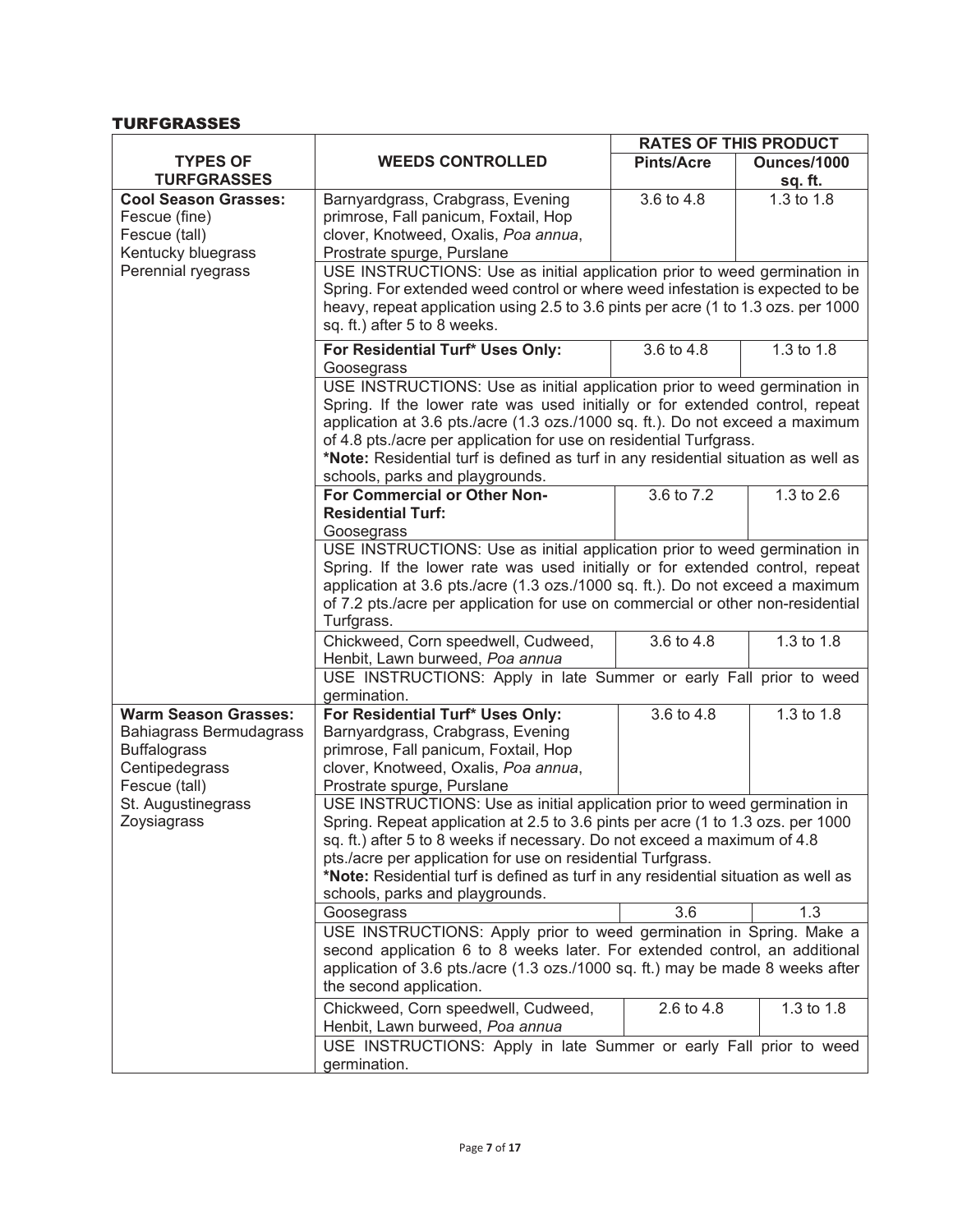Efficacy of this product will be improved if application is followed by one-half inch of rainfall or its equivalent in sprinkler irrigation. Erratic weed control may result if this product is not activated by rainfall or irrigation within 30 days.

To prevent establishment of weeds along the edges of lawns, it may be necessary to overlap the spray 3 to 6 inches onto sidewalks or driveways, etc. Rinse pavement immediately to avoid temporary discoloration.

# **THIS PRODUCT IN TANK MIXTURE**

To control emerged weeds in Turfgrasses, this product can be mixed with post-emergence herbicides. To control emerged annual grass, this product can be mixed with Acclaim® Extra or MSMA whereas broadleaved weeds can be controlled using Trimec®, Three-Way™, 2,4-D, and other similar products. Before tank mixing, a simple jar test is recommended to insure compatibility of herbicides. Always read the companion product label. Follow all use precautions and restrictions that apply to each product used. Always follow the most restrictive label.

## **USE PRECAUTIONS FOR TURFGRASS**

- 1. Use on well established Turfgrass with a dense and uniform stand.
- 2. On newly planted areas, application should not be made until the Turfgrass has filled in and has been mowed at least four times.
- 3. On Turf that has been thinned or damaged due to Winter injury, excessive moisture, etc., allow Turf to recover prior to application.
- 4. Applications made to overseeded warm-season Turfgrasses may cause thinning or injury of the overseeded species.
- 5. Do not use on greens or injury may occur.
- 6. Delay reseeding or Winter overseeding of treated Turfgrass for at least 3 months following the last application of this product
- 7. Delay sprigging Turfgrass for 5 months after application of this product.

# INDUSTRIAL (UNIMPROVED) TURF

# **(Rights-of-Way, Roadsides, Construction Sites, Parks, Substations, Lots, or Similar Areas)**

Industrial, or unimproved turf areas often have a different spectrum of weeds to be controlled than those found in fine Turf. This product will control annual grasses and broadleaf weeds mentioned in "*TURFGRASSES*" section of this label as well as the following weeds that might germinate in established grasses.

| Annual spurge            | London rocket          |
|--------------------------|------------------------|
| Browntop panicum         | Lovegrass              |
| Carpetweed               | Mexican sprangletop    |
| Crowfootgrass            | Pennsylvania smartweed |
| Fiddleneck               | Pigweed                |
| Field sandbur            | Puncturevine           |
| Filaree                  | Red sprangletop        |
| Florida pusley           | Shepherdspurse         |
| Itchgrass                | Signalgrass            |
| Johnsongrass (from seed) | Texas panicum          |
| Junglerice               | Velvetleaf             |
| Kochia                   | Witchgrass             |
| Lambsquarters            | Woolly cupgrass        |

Apply before weeds germinate. To control established weeds, 2,4-D, MSMA, or similar post-emergence herbicides may be tankmixed with this product. Apply according to label instructions for the respective products and follow the most restrictive label.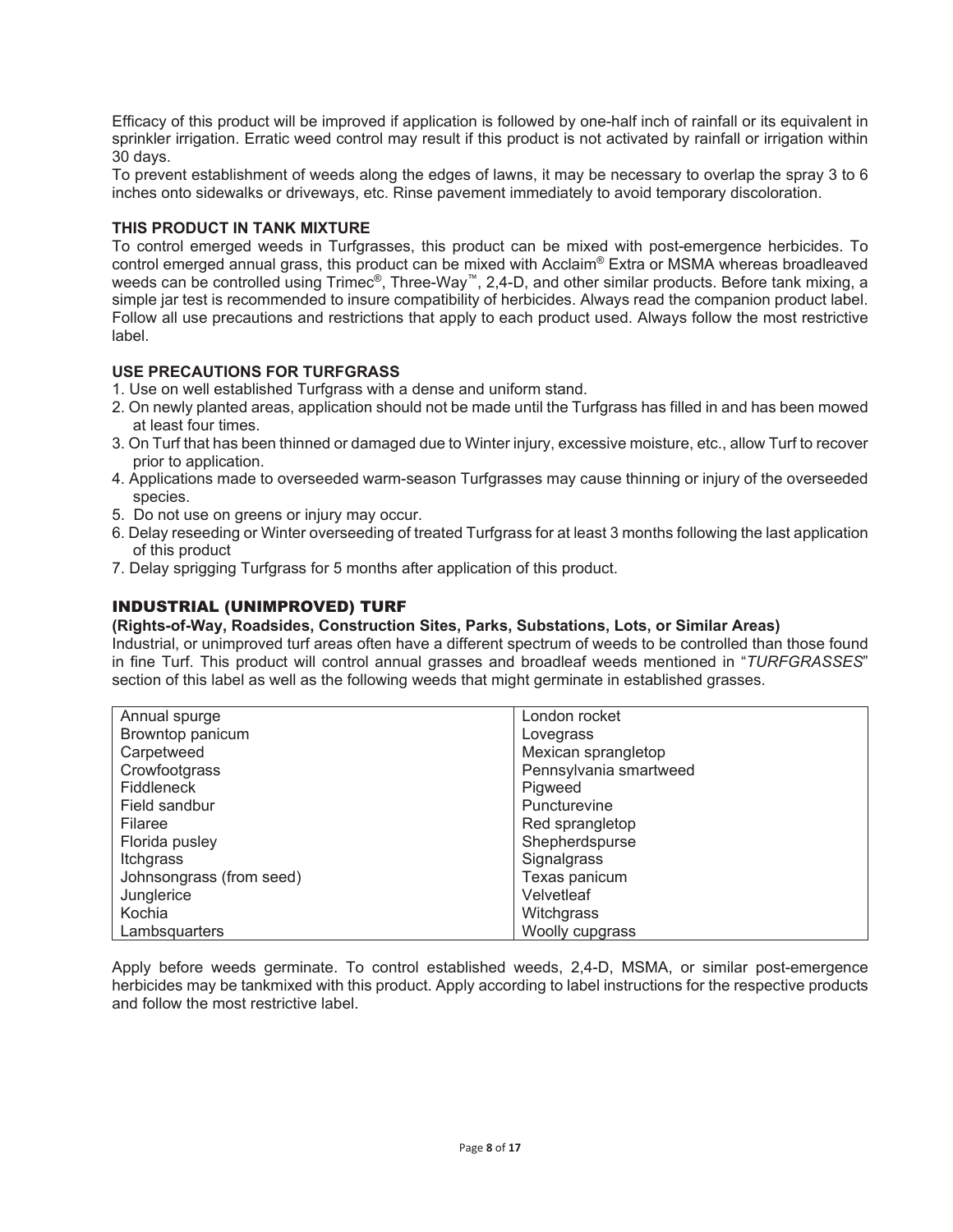#### ORNAMENTALS

This product can be applied for pre-emergence weed control around and over the top of the established plants listed below. However, not all varieties or strains of the plants listed have been tested. Unintentional consequences such as crop injury may result because of certain environmental or growing conditions, manner of use or application. Therefore, before treating a large number of plants, spray a few plants and observe for plant damage prior to full scale application.

| <b>GROUNDCOVERS</b>     |                           |  |
|-------------------------|---------------------------|--|
| <b>Common Name</b>      | <b>Scientific Name</b>    |  |
| Ajuga                   | Ajuga reptans             |  |
| Capeweed                | Arctotheca calendula      |  |
| Cinquefoil, Spring      | Potentilla verna          |  |
| Daisy, Trailing African | Osteospermum fruticosum   |  |
| Gazania                 | Gazania splendens         |  |
| Iceplant, Large Leaf    | Carpobrotus edulis        |  |
| Ivy, English            | Hedera helix              |  |
| Ivy, Geranium           | Pelargonium peltatum      |  |
| Jasmine, Asiatic        | Trachelospermum asiaticum |  |
| Jasmine, Primrose       | Jasminum mesnyn           |  |
| Mondograss              | Ophiopogon japonica       |  |
| Myoporum                | Myoporum parviflolium     |  |
| Pachysandra             | Pachysandra terminalis    |  |
| <b>Potentilla</b>       | Potentilla fruticosa      |  |
| Rose-of-Sharon          | Hypericum calycinum       |  |
| Wintercreeper           | Euonymous fortunei        |  |

| <b>ORNAMENTAL GRASSES</b> |                         |  |
|---------------------------|-------------------------|--|
| <b>Common Name</b>        | <b>Scientific Name</b>  |  |
| Beach grass               | Ammophila breviliqulata |  |
| Fescue, blue              | Festuca ovina           |  |
| Fescue, sheep             | Festuca ovina           |  |
| Fountain grass            | Pennisetum setaceum     |  |
| Pampas grass              | Cortaderia selloana     |  |
| Reed canary grass         | Phalaris arundinacea    |  |
| Reed, giant               | Arundo spp.             |  |
| Ribbon grass              | Phalaris arundinacea    |  |
| Tufted hair grass         | Deschampsia caespitosa  |  |

| <b>ORNAMENTAL SHRUBS</b> |                           |  |
|--------------------------|---------------------------|--|
| <b>Common Name</b>       | <b>Scientific Name</b>    |  |
| Abelia, glossy           | Abelia grandiflora        |  |
| Aucuba, gold             | Aucuba japonica           |  |
| Azalea                   | Rhododendron spp.         |  |
| Bamboo, heavenly         | Nandina domestica         |  |
| <b>Barberry</b>          | Berberis gladwynensis     |  |
| Barberry, Japanese       | Berberis thunbergii       |  |
| Blue indigo bush         | Dalea gregii              |  |
| Bottlebrush, lemon       | Callistemon citrinus      |  |
| Boxwood, common          | <b>Buxus sempervirens</b> |  |
| Boxwood, Japanese        | Buxus microphylla         |  |
| Camellia                 | Camellia japonica         |  |
| Cape jasmine             | Gardenia jasminoides      |  |
| Cordyline                | Cordyline spp.            |  |
| Correa                   | Correa spp.               |  |
| Cotoneaster              | Cotoneaster apiculatus    |  |
| Cotoneaster, bearberry   | Cotoneaster dammeri       |  |
| Cotoneaster, rock        | Cotoneaster horizontalis  |  |
| Cypress, Italian         | Cupressus sempervirens    |  |
|                          | (continued)               |  |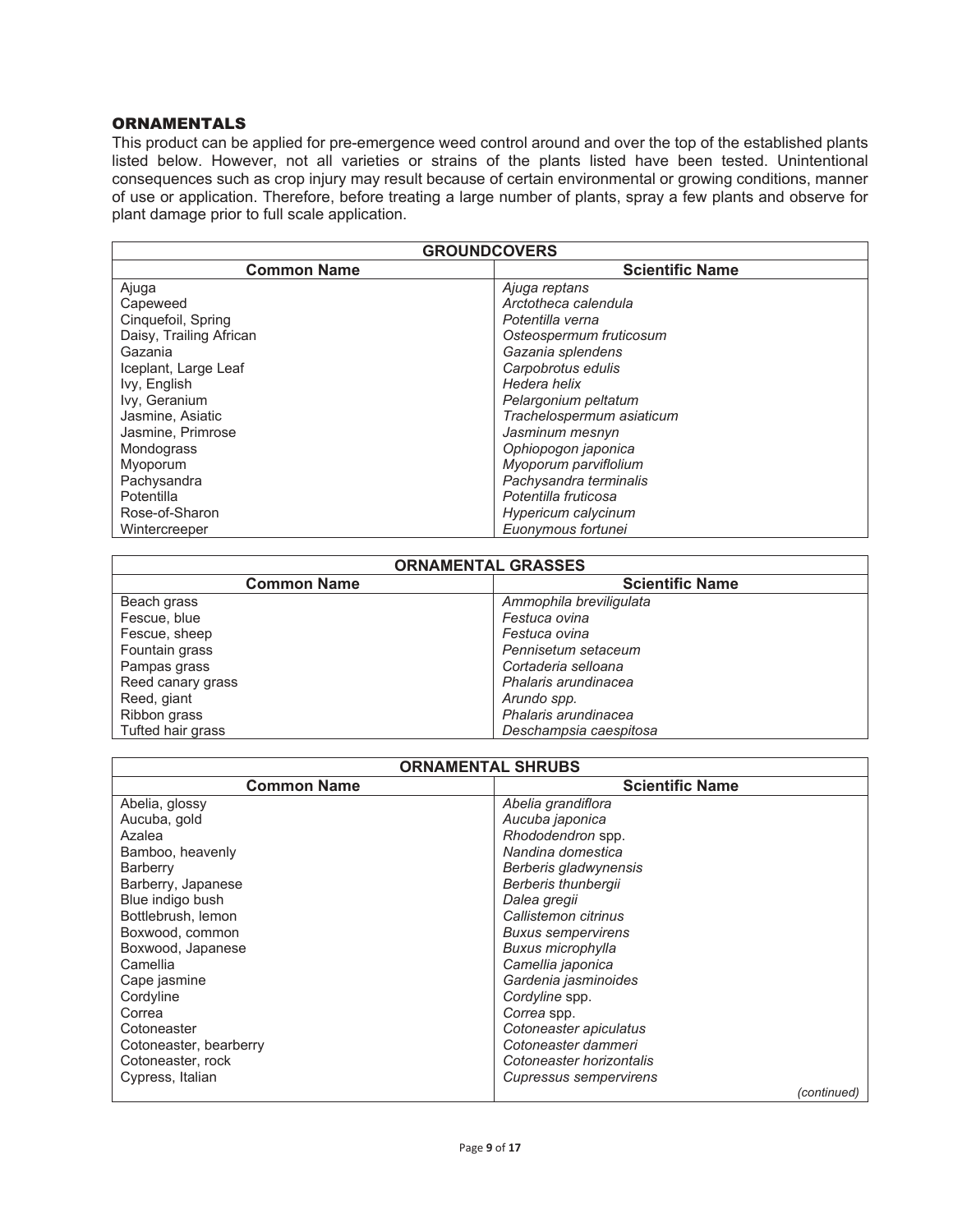| (continuation)                     |                                                  |
|------------------------------------|--------------------------------------------------|
| Cypress, leyland                   | Cupressocyparis leylandii                        |
| Deutzia, slender                   | Deutzia gracilis                                 |
| Dogwood, red twig                  | Cornus sericea                                   |
| Elaeagnus                          | Elaeagnus ebbingei                               |
| Escallonia                         | Escallonia fradesii                              |
| Euonymus                           | Euonymus fortunei                                |
| Euonymus, golden                   | Euonymus japonica                                |
| Euonymus, winged                   | Euonymus alata                                   |
| Firethorn                          | Pyracantha coccinea                              |
| Forsythia, border                  | Forsythia intermedia                             |
| Fragrant olive                     | Osmanthus fragrans                               |
| Fuschia, California                | Zauschineria californica                         |
| Gardenia                           | Gardenia jasminoides                             |
| Hawthorne, Indian                  | Raphiolepis indica                               |
| <b>Hibiscus</b>                    | Hibiscus syriacus                                |
| Holly, Chinese                     | llex cornuta                                     |
| Holly, Japanese                    | llex crenata                                     |
| Holly, Fosters                     | llex attenuata 'Fosteri'                         |
| Holly, savannah                    | llex attenuata                                   |
| Holly, yaupon                      | Ilex vomitoria                                   |
| Honeysuckle, bush                  | Diervilla lonicera                               |
| Juniper                            | Juniperus spp.                                   |
| Juniper, Chinese                   | Juniperus chinensis v. pfitzer                   |
| Juniper, shore                     | Juniperus conferta                               |
| Juniper, trailing                  | Juniperus horizontalis                           |
| Laurel, cherry<br>Laurel, Mountain | Prunus laurocerasus<br>Kalmia latifolia          |
| Laurel, otto luyken                |                                                  |
| Laurel, schipka                    | Prunus laurocerasus                              |
| Laurustinus                        | Prunus schipkanesis                              |
| Lavender, English                  | Viburnum tinus                                   |
| Leucothoe                          | Lavandula angustifolia<br>Leucothoe fontanesiana |
| Leucothoe, coast                   | Leucothoe axillaris                              |
| Lilac, cut-leaf                    | Syringa laciniata                                |
| Lily-of-the-Nile                   | Agapanthus africanus                             |
| Mahonia                            | Mahoria aquifolium                               |
| Mock orange                        | Pittosporum tobira                               |
| Myrtle, compact                    | Myrtus communis                                  |
| Myrtle, wax                        | Myrica cerifera                                  |
| Nandina                            | Nandina domestica                                |
| Oleander                           | Nerium oleander                                  |
| Oregon grape                       | Mahonia aquifolium                               |
| Osmanthus                          | Osmanthus fragrans                               |
| Palm, European fan                 | Chamaerops humillis                              |
| Palm, Mediterranean fan            | Chamaerops spp.                                  |
| Phlox, prickly                     | Leptodactylon californicum                       |
| Photinia, fraser                   | Photinia X Fraseri                               |
| Pieris, Japanese                   | Pieris japonica                                  |
| Pine, mugo                         | Pinus mugo                                       |
| Plum, natal                        | Carissa grandiflora                              |
| Privet, California                 | Ligustrum ovalifolium                            |
| Privet, glossy                     | Ligustrum lucidum                                |
| Privet, variegated                 | Ligustrum sinensis                               |
| Privet, waxleaf                    | Ligustrum japonicum                              |
| Pyracantha                         | Pyracantha coccinea                              |
| Quince, flowering                  | Chaenomeles japonica                             |
| Ranger, Texas                      | Leucophyllum frutescens                          |
| Redroot                            | Ceanothus spp.                                   |
| Rhododendron                       | Rhododendron spp.                                |
|                                    | <i><u>Continued</u></i>                          |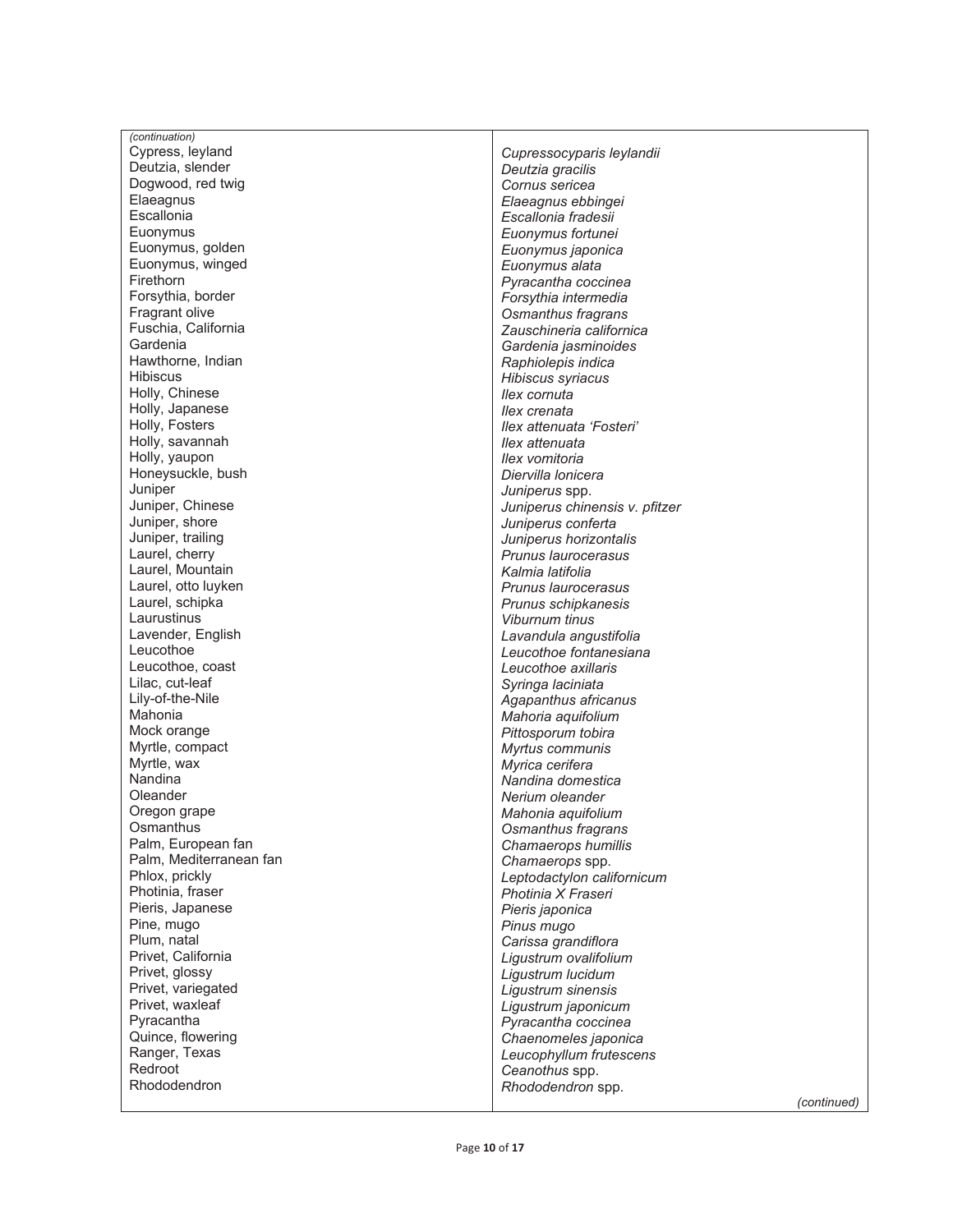| (continuation)                                                                           |                         |  |
|------------------------------------------------------------------------------------------|-------------------------|--|
| Robira                                                                                   | Pittosporum tobiri      |  |
| Spice plant                                                                              | Illicium parviflorum    |  |
| Spiraea                                                                                  | Spiraea vanhouttei      |  |
| Spiraea, anthony waterer                                                                 | Spiraea X bumalda       |  |
| Spiraea, Japanese                                                                        | Spirea japonica         |  |
| Sweet bay                                                                                | Laurus nobilis          |  |
| Trumpet bush                                                                             | Tecoma stans            |  |
| Verbena, lemon                                                                           | Aloysia triphylla       |  |
| Viburnum                                                                                 | Viburnum suspensum      |  |
| Vitex                                                                                    | Vitex spp.              |  |
| Weigela                                                                                  | Weigela florida         |  |
| Wild lilac                                                                               | Ceanothus spp.          |  |
| Xylosma                                                                                  | Xylosma congestum       |  |
| Yellowbells                                                                              | Tecoma stans            |  |
| Yew <sup>*</sup>                                                                         | Taxus media             |  |
| Yew, Japanese*                                                                           | Taxus cuspidata         |  |
| Yew, Southern                                                                            | Podocarpus macrophyllus |  |
| Yucca, Adam's                                                                            | Yucca filamentosa       |  |
| Yucca, weeping                                                                           | Yucca pendula           |  |
| * Applications should not be made during Spring growth or injury to terminals may occur. |                         |  |

 $\epsilon$  ppiications snould not be made during Spring growth or injury to terminals may occur.

| <b>ORNAMENTAL TREES</b>     |                           |  |
|-----------------------------|---------------------------|--|
| <b>Common Name</b>          | <b>Scientific Name</b>    |  |
| Alder, European black       | Alnus glutinosa           |  |
| Apple                       | Malus spp.                |  |
| Arborvitae, American        | Thuja occidentalis        |  |
| Arbutus                     | Arbutus spp.              |  |
| Ash, red                    | Fraxinus pennsylvanica    |  |
| Ash, white                  | Fraxinus americana        |  |
| Aspen, bigtooth             | Populus grandidentata     |  |
| Aspen, quaking              | Populus tremuloides       |  |
| Basswood                    | Tilia spp.                |  |
| Birch, European weeping     | Betula pendula            |  |
| Birch, river                | Betula nigra              |  |
| Buckeye, red                | Aesculus pavia            |  |
| Cedar, white                | Thuja occidentalis        |  |
| Chamaecyparis, boulevard    | Chamaecyparis pisifera    |  |
| Cherry, black               | Prunus serotina           |  |
| Cherry, choke               | Prunus virginiana         |  |
| Cherry, kwanzan             | Prunus serrulata          |  |
| Cherry, nanking             | Prunus tomentosa          |  |
| Cottonwood                  | Populus deltoides         |  |
| Crabapple                   | Malus spp.                |  |
| Crepe myrtle                | Lagerstroemia indica      |  |
| Cryptomeria, Japanese cedar | Cryptomeria japonica      |  |
| Cypress, bald               | Taxodium distichum        |  |
| Cypress, leyland            | Cupressocyparis leylandii |  |
| Dogwood, flowering          | Cornus florida            |  |
| Dogwood, Korean             | Cornus kousa              |  |
| Dogwood, silky              | Cornus amomum             |  |
| Dogwood, shrub              | Cornus spp.               |  |
| Elm                         | Ulmus japonica            |  |
| Fir, balsam                 | Abies balsamae            |  |
| Fir, douglas                | Pseudotsuga menziesii     |  |
| Fir, fraser                 | Abies fraseri             |  |
| Fir, white                  | Abies concolor            |  |
| Franklinia                  | Franklinia spp.           |  |
| Ginkgo                      | Ginkgo biloba             |  |
|                             | (continued)               |  |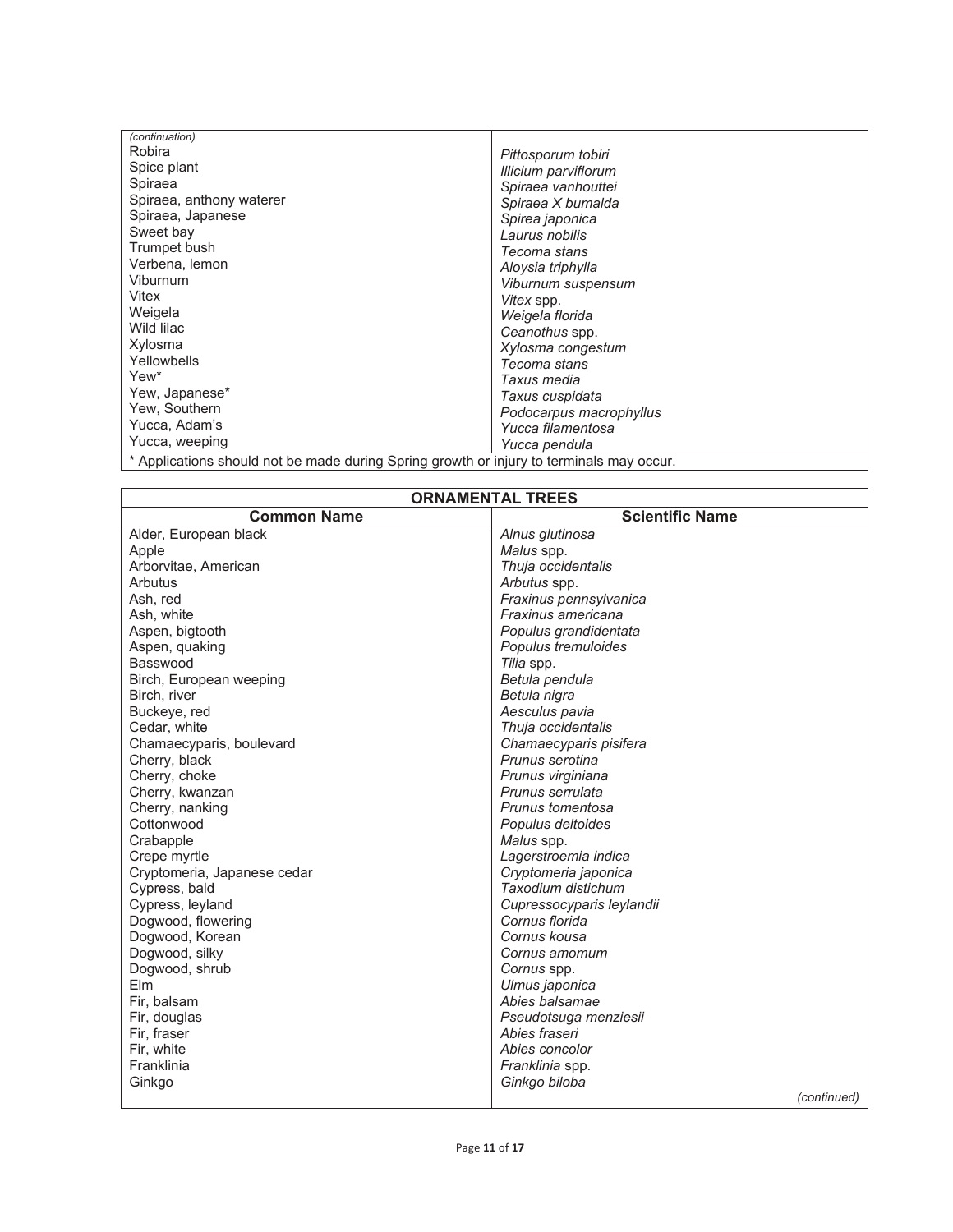| (continuation)        |                                |
|-----------------------|--------------------------------|
| Gum, black            | Nyssa sylvatica                |
| Gum, sour             | Nyssa sylvatica                |
| Haw, black            | Viburnum prunifolium           |
| Hawthorn              | Crataegus spp.                 |
| Hemlock, Canada       | Tsuga canadensis               |
| Hemlock, Eastern      | Tsuga canadensis               |
| Holly, American       | llex opaca                     |
| Honeylocust           | Gleditsia triacanthos          |
| Lilac, common         | Syringa vulgaris               |
| Lilac, Japanese tree  | Syringa reticulata             |
| Linden                | Tilia spp.                     |
| Magnolia, saucer      | Magnolia soulangiana           |
| Magnolia, Southern    | Magnolia grandiflora           |
| Magnolia, star        | Magnolia stellata              |
| Maidenhair tree       | Ginkgo biloba                  |
| Maple, Japanese       | Acer palmatum                  |
| Maple, Norway         | Acer plantanoides              |
| Maple, red            | Acer rubrum                    |
| Maple, sugar          | Acer saccharum                 |
| Nannyberry, rusty     | Viburnum rufidulum             |
| Oak, chinquapin       | Quercus muehlenbergii          |
| Oak, live             | Quercus virginiana             |
| Oak, pin              | Quercus palustris              |
| Oak, red              | Quercus rubra                  |
| Oak, swamp chestnut   | Quercus michauxii              |
| Oak, water            | Quercus nigra                  |
| Oak, white            | Quercus alba                   |
| Oak, willow           | Quercus phellos                |
| Olive                 | Olea europaea                  |
| Palm date             | Phoenix spp.                   |
| Palm, fan             | Washingtonia spp.              |
| Palm, pindo           | Butia spp.                     |
| Palm, Washington      | Washingtonia spp.              |
| Peach                 | Prunus persica                 |
| Pear, bradford        | Pyrus calleryana 'bradford'    |
| Pecan                 | Carya illinoensis              |
| Pine, Austrian        | Pinus nigra                    |
| Pine, Italian stone   | Pinus pinea                    |
| Pine, loblolly        | Pinus taeda                    |
| Pine, monterey        | Pinus radiata                  |
| Pine, red             | Pinus resinosa                 |
| Pine, scotch          | Pinus sylvestris               |
| Pine, slash           | Pinus elliottii                |
| Pine, Virginia        | Pinus virginiana               |
| Pine, white           | Pinus strobus                  |
| Plum, purple leaf     | Prunus cerasifera              |
| Poplar, black         | Populus nigra                  |
| Redcedar, Eastern     | Juniperus virginiana           |
| Redcedar, Western     | Thuja plicata                  |
| Red ironbark          | Eucalyptus sideroxylon 'rosea' |
| Redwood, dawn         | Metasequoia glytostroboides    |
| Sequoia, giant        | Sequoiadendron giganteum       |
| Serviceberry          | Amelanchier laevis             |
| Sourwood              | Oxydendrum arboreum            |
| Spruce, Colorado blue | Picea pungens                  |
| Spruce, dwarf Alberta | Picea glauca 'albertiana'      |
| Spruce, Norway        | Picea abies                    |
|                       | (continued)                    |
|                       |                                |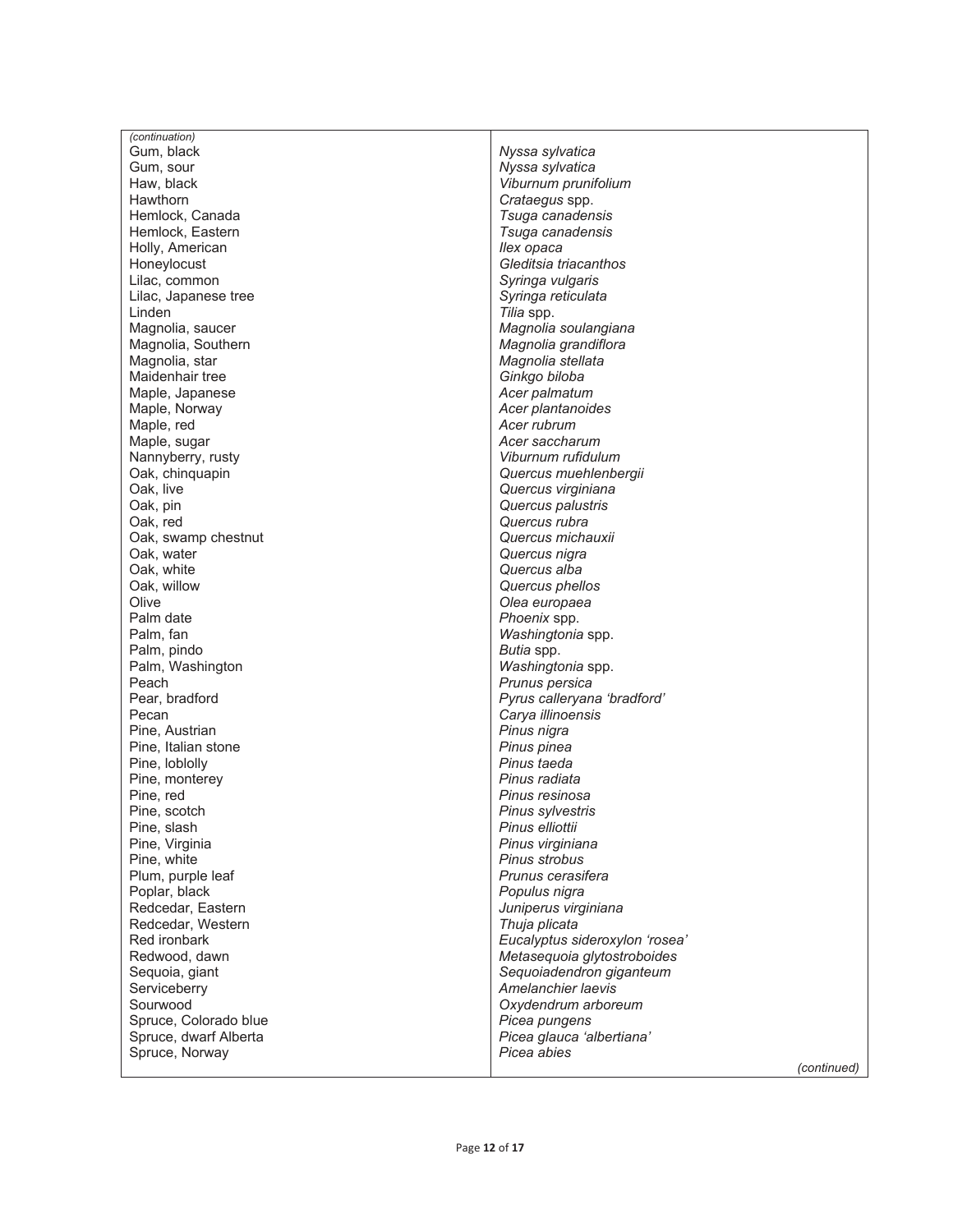| (continuation)  |                         |
|-----------------|-------------------------|
| Spruce, white   | Picea glauca            |
| Sweetgum        | Liquidambar styraciflua |
| Sycamore        | Platanus occidentalis   |
| Trachycarpus    | Trachycarpus spp.       |
| Tulip tree      | Liriodendron tulipifera |
| Walnut, black   | Juglans nigra           |
| Willow, weeping | Salix babylonica        |
| Yellowwood      | Cladrastis lutea        |

| <b>PERENNIALS</b>    |                           |  |  |
|----------------------|---------------------------|--|--|
| <b>Common Name</b>   | <b>Scientific Name</b>    |  |  |
| Bleeding heart       | Dicentra spectabilis      |  |  |
| Calla lily           | Zantedeschia aethiopica   |  |  |
| Canna, common garden | Canna generalis 'Lucifer' |  |  |
| Chincherinchee       | Ornithogalum thyrsoides   |  |  |
| Crinum Lily          | Crinum spp.               |  |  |
| Fern, asparagus      | Asparagus officinalis     |  |  |
| Fern, leatherleaf    | Rumohra adiantiformis     |  |  |
| Freesia              | Freesia x hybrida         |  |  |
| Heather, dwarf       | Calluna vulgaris          |  |  |
| Hosta                | Hosta spp.                |  |  |
| Lily                 | Lillium spp.              |  |  |
| Liriope, creeping    | Liriope spicata           |  |  |
| Liriope, variegated  | Liriope muscari           |  |  |
| Montbretia           | Crocosmia crocosmiiflora  |  |  |
| Orchid, peacock      | Acidanthera bicolor       |  |  |
| Peony, Chinese       | Paeonia lactiflora        |  |  |
| Wisteria             | Wisteria spp.             |  |  |
| Zephyr lily          | Zephyranthes spp.         |  |  |

This product may be used on plant species not listed on this label. The suitability for such uses should be determined by treating a small number of such plants at the labeled rate. Treated plants should be evaluated 1 to 2 months following treatment for possible injury. The user assumes responsibility for any crop damage or other liability.

DO NOT treat plants grown for food or feed. Do not use treated plants for food or feed.

#### **WEEDS CONTROLLED**

This product is used for pre-emergence control of the weeds listed below.

This product will not control established weeds.

If weeds should develop prior to activation of herbicide, shallow cultivate to destroy existing weeds or, where practical, remove by hand. When cultivating for any reason, it should be shallow. This product may be used in conjunction with herbicides registered for post-emergence use (i.e. glyphosate or Finale) for the control of established weeds. Do not apply sprays containing glyphosate or Finale over the top of desirable plants. Application of this product may be followed by any registered herbicide to control weeds not listed on this label.

| <b>WEEDS CONTROLLED</b> |                        |  |  |
|-------------------------|------------------------|--|--|
| <b>Common Name</b>      | <b>Scientific Name</b> |  |  |
| <b>Barnyardgrass</b>    | Echinochloa crus-galli |  |  |
| Bluegrass, annual       | Poa annua              |  |  |
| Burweed, lawn           | Soliva pterosperma     |  |  |
| Carpetweed              | Mollugo verticillata   |  |  |
| Chickweed, common       | Stellaria media        |  |  |
| Chickweed, mouseear     | Cerastium vulgatum     |  |  |
| Clover, hop             | Trifolium procumbens   |  |  |
| Crabgrass               | Digitaria spp.         |  |  |
|                         | (continued)            |  |  |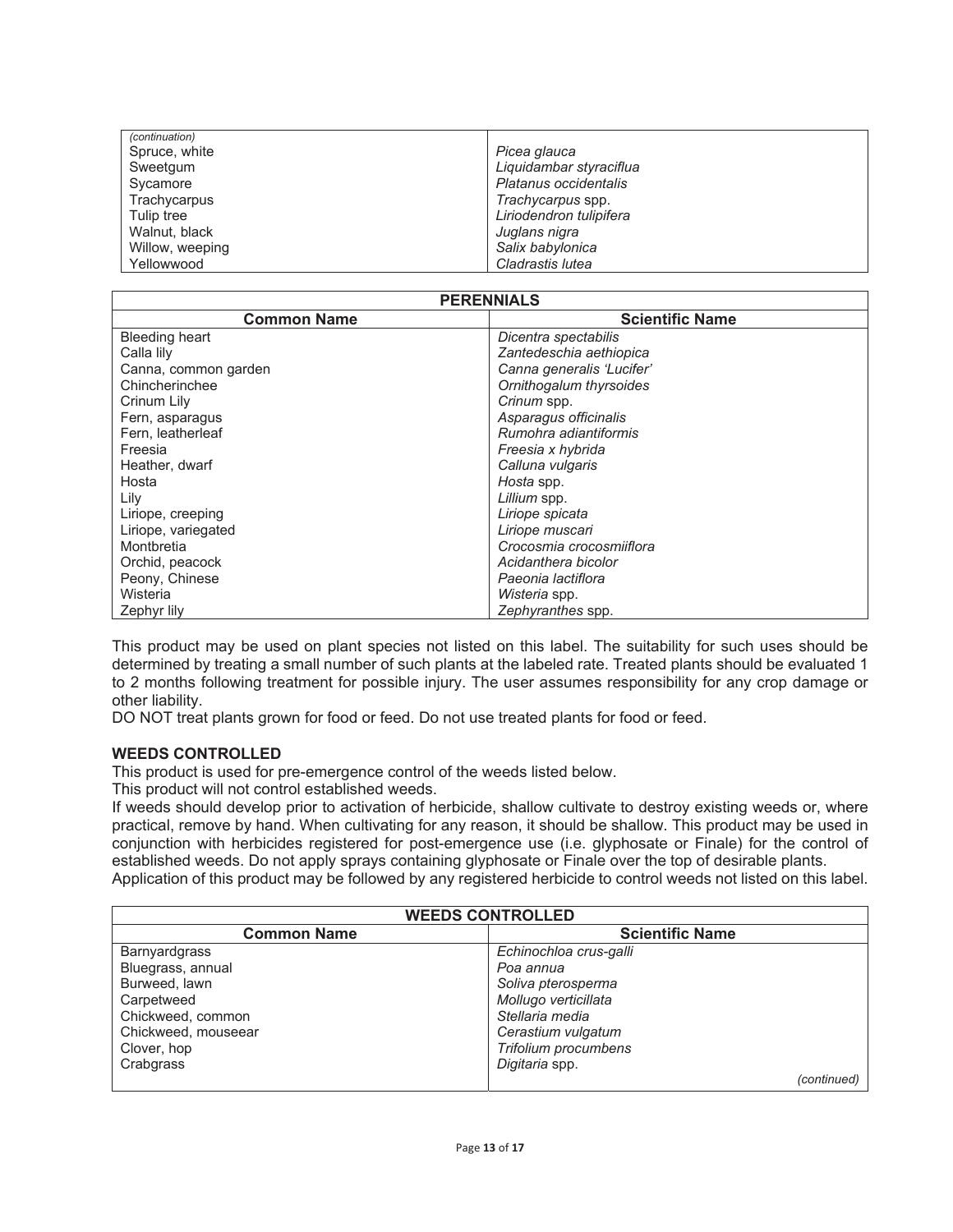| (continuation)           |                            |  |
|--------------------------|----------------------------|--|
| Crowfootgrass            | Dactyloctenium aegyptium   |  |
| Cudweed                  | Gnaphalium spp.            |  |
| Evening primrose         | Oenothera biennis          |  |
| Fiddleneck               | Amsinckia intermedia       |  |
| Filaree                  | Erodium spp.               |  |
| Foxtail, giant           | Setaria faberi             |  |
| Foxtail, green           | Setaria viridis            |  |
| Foxtail, yellow          | Setaria glauca             |  |
| Goosegrass               | Eleusine indica            |  |
| Henbit                   | Lamium amplexicaule        |  |
| Itchgrass                | Rottboellia exaltata       |  |
| Johnsongrass (from seed) | Sorghum halepense          |  |
| Junglerice               | Echinochloa colona         |  |
| Knotweed, prostrate      | Polygonum aviculare        |  |
| Kochia                   | Kochia scoparia            |  |
| Lambsquarters            | Chenopodium album          |  |
| Lovegrass (from seed)    | Eragrostis spp.            |  |
| Panicum, browntop        | Panicum fasciculatum       |  |
| Panicum, Fall            | Panicum dichotomiflorum    |  |
| Panicum, Texas           | Panicum texanum            |  |
| Pigweed                  | Amaranthus spp.            |  |
| Puncturevine             | <b>Tribulus terrestris</b> |  |
| Purslane                 | Portulaca oleracea         |  |
| Pusley, Florida          | Richardia scabra           |  |
| Rocket, London           | Sisymbrium irio            |  |
| Sandbur, field           | Cenchrus incertus          |  |
| Shepherdspurse           | Capsella bursa-pastoris    |  |
| Signalgrass              | Brachiaria platyphylla     |  |
| Smartweed, Pennsylvania  | Polygonum pensylvanicum    |  |
| Speedwell, corn          | Veronica arvensis          |  |
| Sprangletop, Mexican     | Leptochloa uninervia       |  |
| Sprangletop, red         | Leptochloa filiformis      |  |
| Spurge, annual           | Euphorbia spp.             |  |
| Spurge, prostrate        | Euphorbia humistrata       |  |
| Velvetleaf (buttonweed)  | Abutilon theophrasti       |  |
| Witchgrass               | Panicum capillare          |  |
| Woodsorrel, yellow       | Oxalis stricta             |  |
| Woolly cupgrass          | Eriochloa villosa          |  |

# **APPLICATION RATES**

Apply this product for pre-emergence weed control using broadcast spray equipment using the following rates:

| <b>APPLICATION RATES</b>                     |                                 |                                                |  |
|----------------------------------------------|---------------------------------|------------------------------------------------|--|
| Duration of Control*                         | <b>This Product</b><br>(qts./A) | <b>This Product</b><br>(fl. ozs./1000 sq. ft.) |  |
| Short term (2 to 4 months)                   |                                 |                                                |  |
| Long term $(6 \text{ to } 8 \text{ months})$ | 4.8                             | 3.6                                            |  |

**For Hand-held Spray Equipment:** Refer to the *"APPLICATION RATES"* table to determine the amount of this product to be applied per 1000 square feet. The amount of water to be used for the application should be sufficient for thorough coverage without runoff. Calibration of backpack or other hand-held equipment will vary with each operator. Determine the amount of water needed to treat 1000 square feet before mixing the spray solution. Refer to "*MIXING INSTRUCTIONS*" section of this label.

The efficacy of this product will improve if the application is followed by one-half inch of rainfall or its equivalent in sprinkler irrigation. Erratic weed control will result if this product is not activated by rainfall or irrigation within 30 days.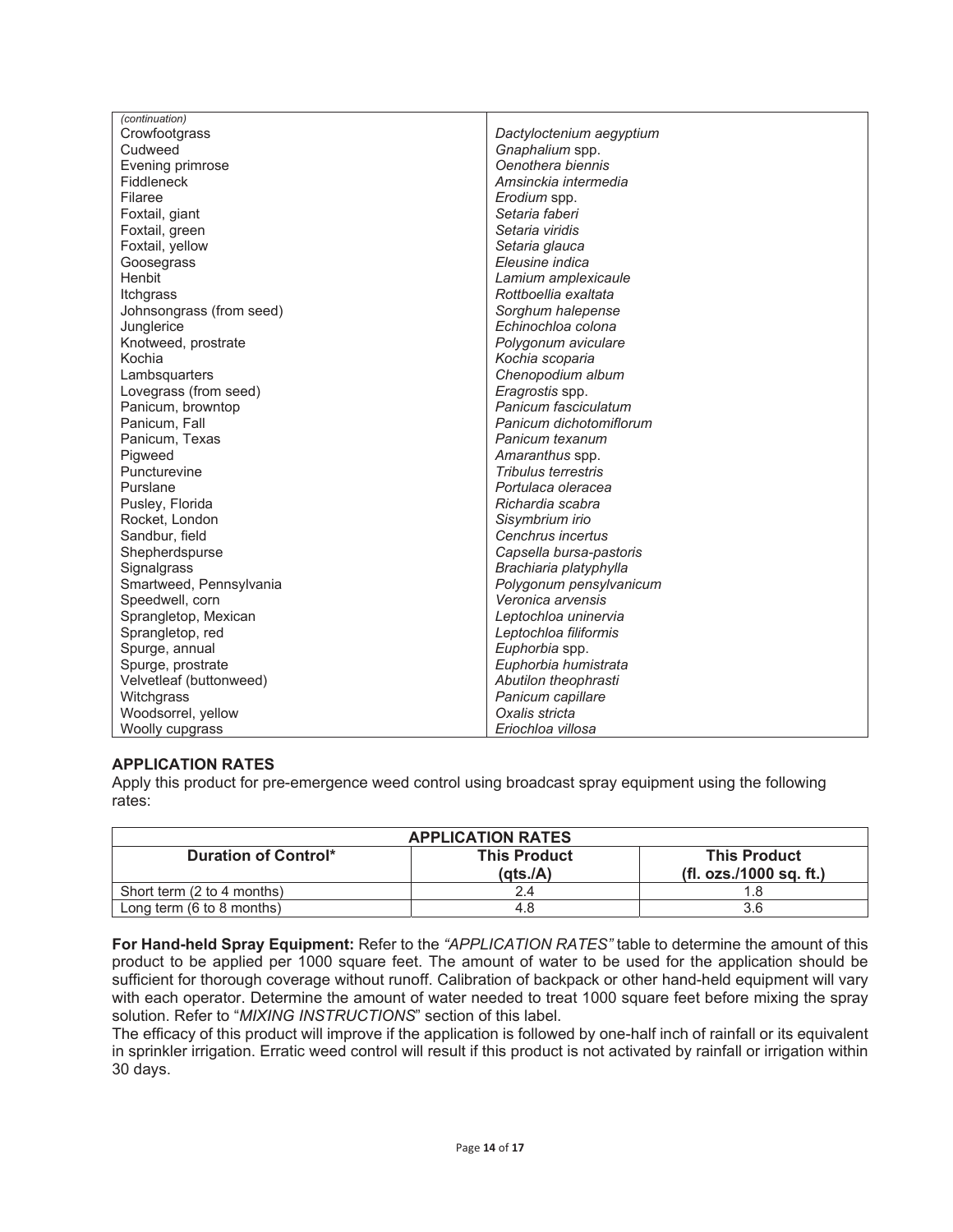# **THIS PRODUCT IN TANK MIXTURE FOR ORNAMENTALS**

This product can be tank mixed with glyphosate, Finale™, Ornamec®, Gallery™, simazine and other similar herbicides to control emerged weeds in ornamentals. Do not apply tank mixtures containing glyphosate or Finale over the top of ornamental plants.

Before tank mixing, a simple jar test is recommended to insure compatibility of herbicides. Always read the companion product label. Follow all use precautions and restrictions that apply to each product used. Always follow the most restrictive label.

# **USE RESTRICTIONS AND PRECAUTIONS FOR ORNAMENTALS**

- 1. Do not apply this product in greenhouses, shadehouses or other enclosed structures.
- 2. Apply this product to established plantings.
- 3. Do not make applications to grafted (or budded) liners at any time.
- 4. Do not make over-the-top applications to liners or transplants.
- 5. Do not apply this product to liners or transplants during bud break or at time of first flush of new growth.
- 6. When making applications to established liners or transplants, direct sprays to the soil.
- 7. Do not allow spray to cover or penetrate foliage and/or buds or injury is likely to occur.
- 8. Delay application to seedbeds, transplant beds or liners until plants have become well rooted. Allow soil or planting mixes to settle firmly following transplanting before applying this product. Do not allow direct contact of this product with roots.
- 9. On established rootstock, application of this product can be made before budding/grafting the plants.
- 10. Plant only those plant species listed on this label into soil treated the previous season with this product to avoid plant injury.
- 11. For container grown ornamentals, delay first application of this product to bareroot liners 2 to 4 weeks after transplanting.
- 12. It is recommended that treated plants be evaluated for 1 to 2 months prior to making application to a large number of plants. The user assumes responsibility for any crop damage or other liability.

# LANDSCAPE AND GROUND MAINTENANCE

This product can be incorporated into landscape and ground maintenance programs to provide extended preemergence control of most annual grasses and certain broadleaf weeds. Areas to be treated, such as fence lines and borders, mulch beds, parking areas and roadsides, around statuary or monuments, and similar areas, should be free of emerged weeds before application. To remove emerged weeds, either cultivate or tank mix this product with a post-emergence herbicide labeled for such use.

Refer to the "*APPLICATION RATES*" table under the "*ORNAMENTALS*" section of this label for use rates. Avoid unintentional contact of spray solution of this product to stone, wood, or other porous surfaces as staining may occur. To avoid staining, rinse immediately.

# NON-BEARING FRUIT AND NUT CROPS AND VINEYARDS

#### **(Almond, Apple, Apricot, Cherry, Citrus, Fig, Grape, Nectarine, Olive, peach, Pear, Pecan, Pistachio, Plum, Prune, Walnut English)**

This product may be applied for pre-emergence control of most annual grasses and certain broadleaf weeds. Apply the spray directly to the ground below the trees or vines. Refer to the "*APPLICATION RATES*" table under the "*ORNAMENTALS*" section of this label.

Allow soil or planting mixes to settle firmly following transplanting and that there are no cracks that would allow direct contact of this product and roots. Directed sprays where soil and media surfaces are uniformly covered will result in best weed control and plant tolerance.

For newly transplanted and one year old Grapevines, apply only when they are dormant. Do not apply if buds have started to swell.

This product may be used where the roots of a fruit, vine, nut, or ornamental plant encroach into a treatable area.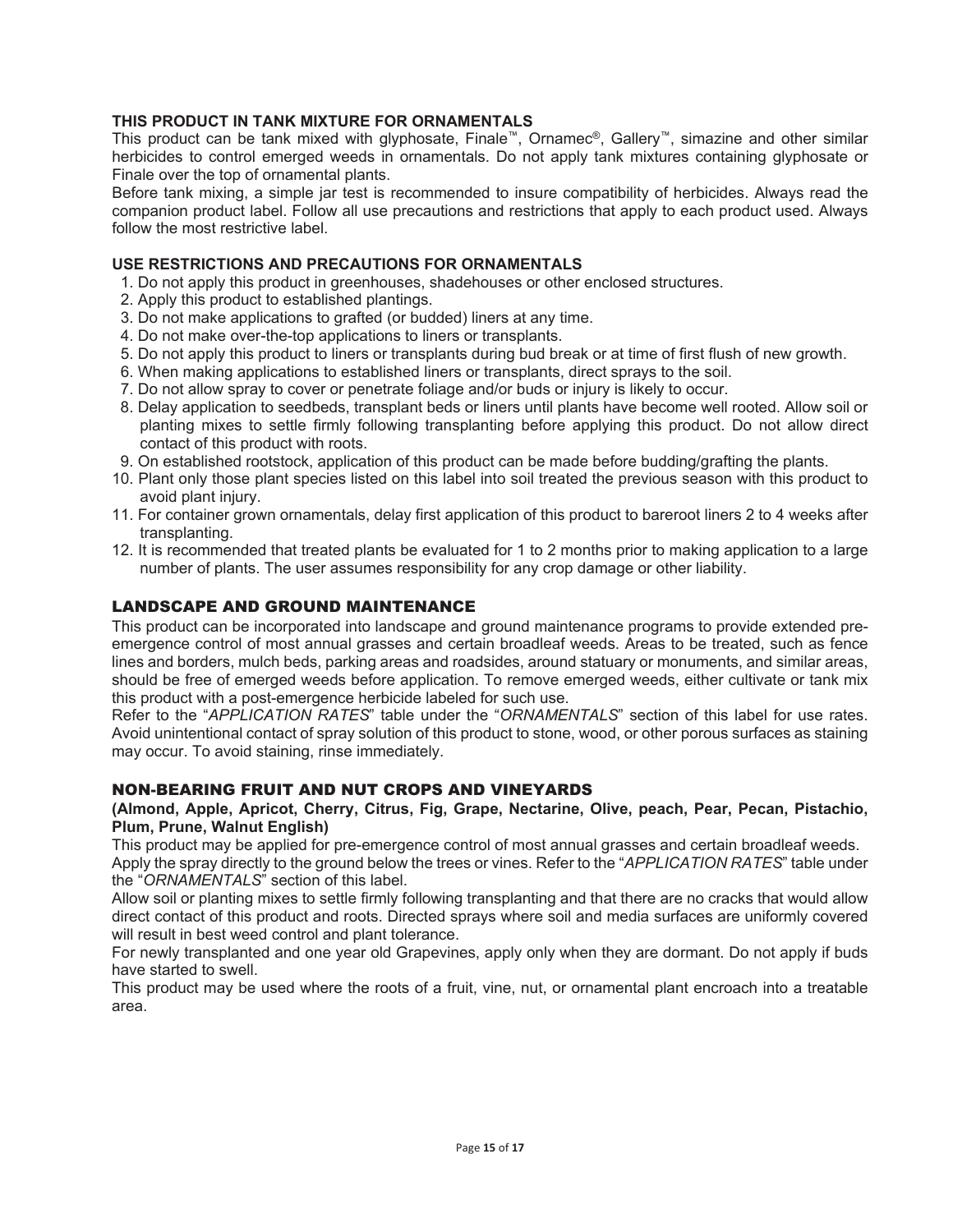# NON-CROPLAND INCLUDING TREE PLANTATIONS

This product can be used for maintenance of grounds in noncropland areas; pre-emergence control of the weed species listed in and around established tree plantations (including Christmas trees); pulpwood and fiber farms; in and around established ornamentals planted in noncropland areas such as highway rights-of-way, and utility substations.

This product may be used for hardwood and Conifer regeneration on conservation reserve program land or similar areas.

Refer to the "*APPLICATION RATES*" table under the "*ORNAMENTALS*" section of this label for use rates. This product may be applied at planting or to established trees. When making an application at planting, it is important that slit closure be achieved to avoid direct contact of tree roots with this product or this product being washed into the root zone via the open slit or root stunting may occur.

For post-emergence use, tank-mix combination of this product with glyphosate, Finale, or other labeled herbicides are recommended. Refer to approved labeling for species recommendations. Rates for the tank-mix compounds should be determined from the product labels of both this product and partner herbicides prior to use.

Precaution must be exercised to prevent combination sprays from direct contact with desirable foliage or injury may result. This product plus diuron or simazine combinations will broaden weed control spectrum, however, use of combinations may restrict this product usage in sensitive areas. Refer to manufacturers' labels for specific use directions, precautions, and limitations before use and follow those that are most restrictive.

# TOTAL VEGETATION CONTROL

This product tank-mixed with Arsenal®, Plateau®, glyphosate, diuron, Finale, Oust®, or other products can provide bare ground, or total vegetation control. This product can be used to provide greater plant selectivity in areas where such action may be desired. Such sites might have roots of landscape vegetation, ornamentals, or desirable trees encroaching into the treated zone. Refer to tank mix partner labels regarding effects on desirable plants. Do not tank mix with Arsenal in California.

Applications may be made to existing weeds controlled by the partner herbicide. Recommended Rates should be determined from the product labels prior to use. Follow the most restrictive label instructions.

For Kochia: Combinations of this product with Arsenal or diuron are recommended if control has been a problem for other herbicides.

Refer to the "*APPLICATION RATES*" table under the "*ORNAMENTALS*" section of this label for use rates.

# **STORAGE AND DISPOSAL**

Do not contaminate water, food or feed by storage or disposal.

**PESTICIDE STORAGE:** Do not store below 40°F. Extended storage at temperatures below 40°F can result in the formation of crystals on the bottom of container. If crystallization does occur, store the container on its side at room temperature (70°F) and rock occasionally until crystals redissolve.

**PESTICIDE DISPOSAL:** Pesticide wastes are toxic. Improper disposal of excess pesticide, spray mixture, or rinsate is a violation of Federal law. If these wastes cannot be disposed of by use according to label instructions, contact your State Pesticide or Environmental Control Agency, or the Hazardous Waste Representative at the nearest EPA Regional Office for guidance.

#### **CONTAINER DISPOSAL:**

**Nonrefillable Container (rigid material; < 5 gallons):** Nonrefillable container. Do not reuse or refill this container. Offer for recycling, if available. Clean container promptly after emptying. Triple rinse as follows: Empty the remaining contents into application equipment or a mix tank and drain for 10 seconds after the flow begins to drip. Fill the container one-fourth full with water and recap. Shake for 10 seconds. Pour rinsate into application equipment or a mix tank or store rinsate for later use or disposal. Drain for 10 seconds after the flow begins to drip. Repeat this procedure two more times. Dispose of empty container in a sanitary landfill or by incineration, or, if allowed by State and local authorities, by burning. If burned, stay out of smoke. *(continued)*